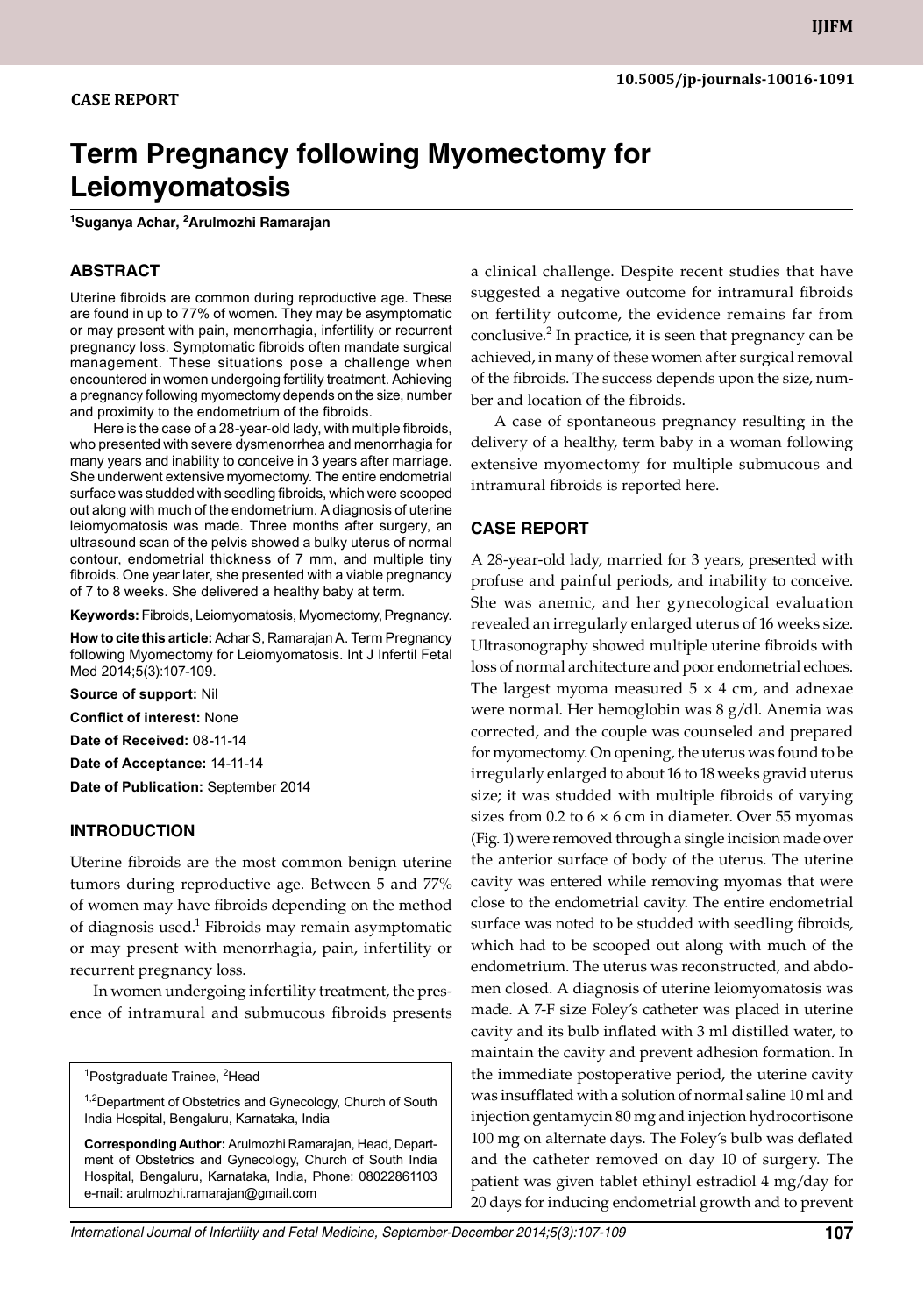#### *Suganya Achar, Arulmozhi Ramarajan*

formation of uterine synechiae. She was given combined oral contraceptive pills for three cycles to promote cyclical endometrial regeneration and withdrawal bleeds. Three months after surgery, an ultrasound scan of the pelvis showed a bulky uterus of normal contour, endometrial thickness of 7 mm, and multiple tiny fibroids. One year later, the lady reported with a missed period. Ultrasound examination confirmed a single, live intrauterine gestation of about 7 to 8 weeks. She presented with vaginal bleeding at 8 and 15 weeks of gestation. She developed gestational hypertension and gestational diabetes mellitus that were managed with medication and close monitoring. At 38 weeks, she was admitted with history of watery discharge per vaginum. Examination revealed a relaxed uterus, with the fetus in breech presentation; the cervix was uneffaced, os closed, with active leak of clear amniotic fluid. An emergency cesarean section was done. She delivered a healthy baby with good Apgars (Fig. 2). The cesarean incision site showed multiple small to medium fibroids, some of which were removed (Fig. 3). The site of myomectomy incision on the uterus



was healthy, with no evidence of scarring or thinning of the myometrium. The entire uterine cavity was bosselated on palpation, with innumerable small submucous fibroids. Postoperative period was uneventful. Mother and baby went home well (Fig. 4).

## **Discussion**

Myomectomy has an excellent record in reducing heavy menstruation in patients reporting menorrhagia. In more than 80% of patients, menorrhagia is cured or significantly improved. Pelvic pain and discomfort and dysmenorrhea can also be relieved. But, there are limitations when it comes to fertility enhancement following myomectomy. In a woman with uterine leiomyomata, a number of factors may be responsible for subfertility:

- Interference with sperm transport caused by distortion and an increased surface area within the uterine cavity.
- Impingement of leiomyomata on the endocervical canal or interstitial portion of the fallopian tube.
- Interference with prostaglandin-induced uterine contractions, which are thought to enhance sperm migration.



**Fig. 1:** Fibroids removed at myomectomy **Fig. 2:** Lower segment cesarean section, baby delivered as breech



**Fig. 3:** Multiple fibroids at uterine incision site



**Fig. 4:** Healthy mother and baby